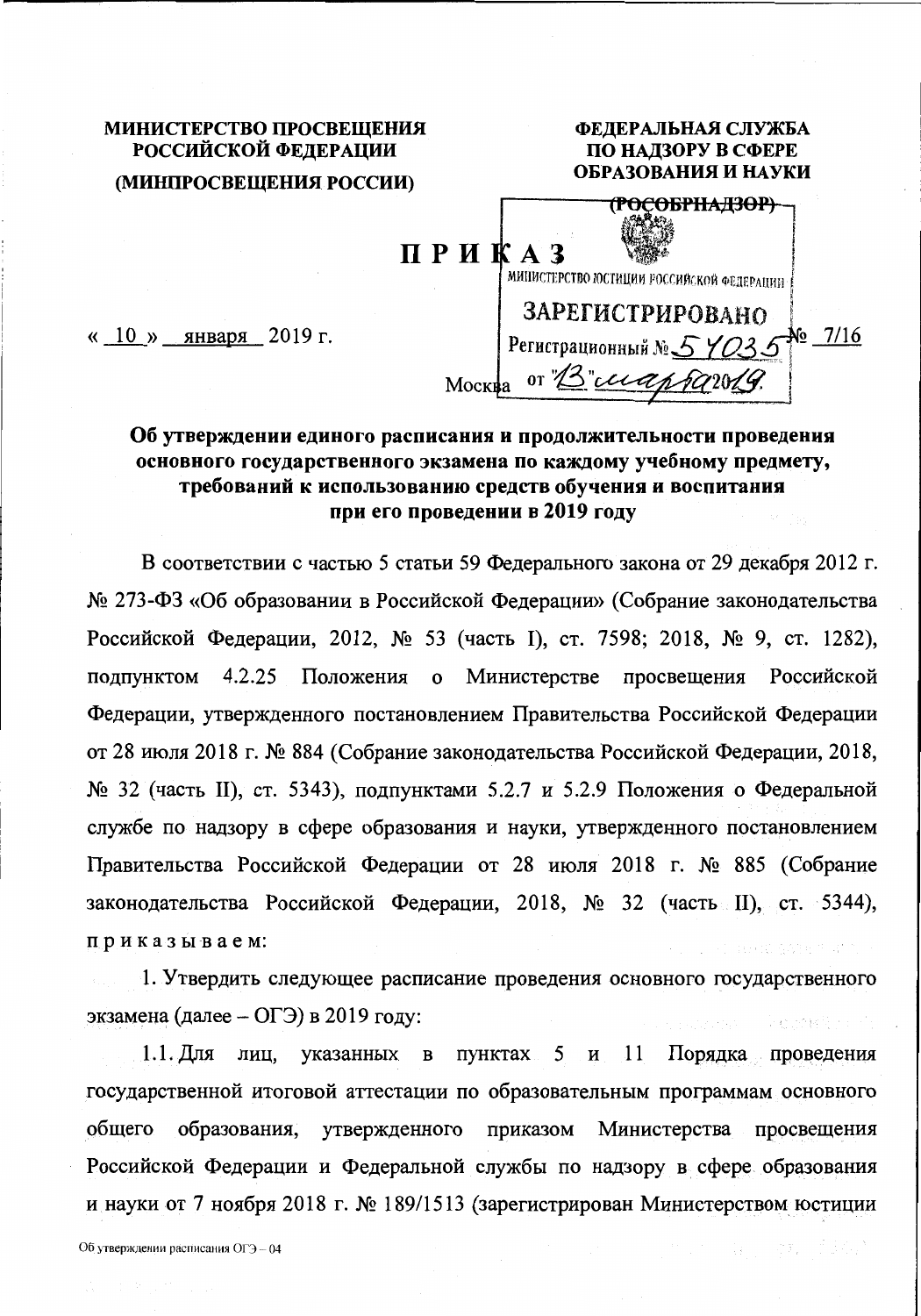Российской Федерации 10 декабря 2018 г., регистрационный № 52953) (далее -Порядок проведения ГИА):

24 мая (пятница) - иностранные языки (английский, французский, немецкий, испанский);

25 мая (суббота) – иностранные языки (английский, французский, немецкий, испанский);

28 мая (вторник) – русский язык;

30 мая (четверг) - обществознание;

4 июня (вторник) - обществознание, информатика и информационнокоммуникационные технологии (ИКТ), география, химия;

6 июня (четверг) – математика;

11 июня (вторник) - литература, физика, информатика и информационнокоммуникационные технологии (ИКТ), биология;

14 июня (пятница) - история, физика, география;

1.2. Для лиц, указанных в пункте 38 Порядка проведения ГИА:

22 апреля (понедельник) – математика;

24 апреля (среда) – история, биология, физика, география, иностранные языки (английский, французский, немецкий, испанский);

26 апреля (пятница) – русский язык;

29 апреля (понедельник) - информатика и информационно-коммуникационные технологии (ИКТ), обществознание, химия, литература;

1.3. Для лиц, указанных в пунктах 37 и 42 Порядка проведения ГИА:

6 мая (понедельник) - математика;

7 мая (вторник) - история, биология, физика, география, иностранные языки (английский, французский, немецкий, испанский);

8 мая (среда) – русский язык;

13 мая (понедельник) - информатика и информационно-коммуникационные технологии (ИКТ), обществознание, химия, литература;

14 мая (вторник) – по всем учебным предметам;

25 июня (вторник) – русский язык;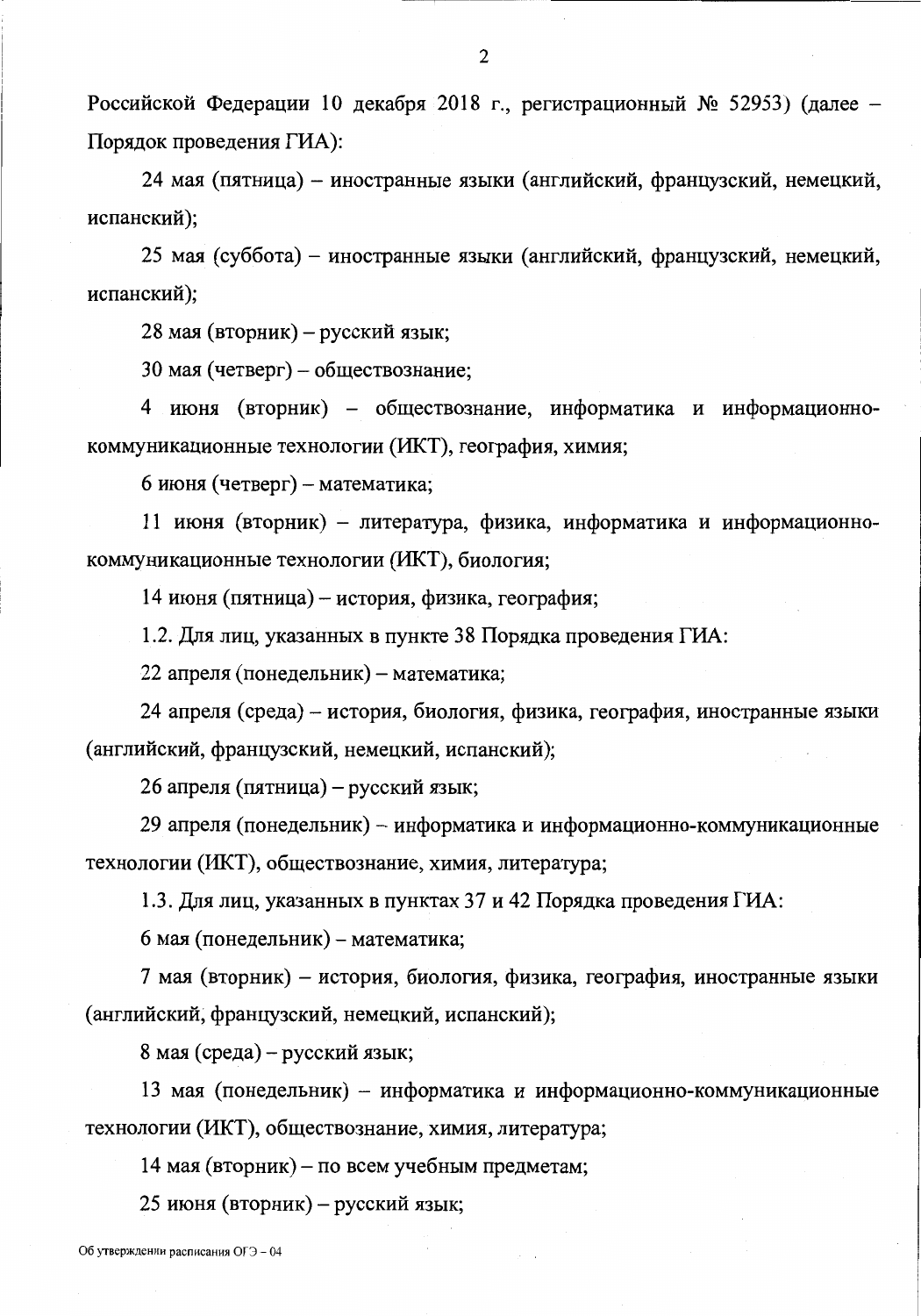26 июня (среда) – обществознание, физика, информатика и информационнокоммуникационные технологии (ИКТ), биология;

27 июня (четверг) - математика;

28 июня (пятница) - география, история, химия, литература;

29 июня (суббота) - иностранные языки (английский, французский, немецкий, испанский);

1 июля (понедельник) - по всем учебным предметам;

2 июля (вторник) - по всем учебным предметам;

16 сентября (понедельник) - русский язык;

17 сентября (вторник) – история, биология, физика, география;

18 сентября (среда) – математика;

19 сентября (четверг) - обществознание, химия, информатика и информационнокоммуникационные технологии (ИКТ), литература;

20 сентября (пятница) - иностранные языки (английский, французский, немецкий, испанский);

21 сентября (суббота) – по всем учебным предметам;

1.4. Для лиц, указанных в пункте 76 Порядка проведения ГИА:

3 сентября (вторник) – русский язык;

6 сентября (пятница) - математика;

9 сентября (понедельник) – история, биология, физика, география;

11 сентября (среда) – обществознание, химия, информатика и информационнокоммуникационные технологии (ИКТ), литература;

13 сентября (пятница) - иностранные языки (английский, французский, немецкий, испанский).

2. Установить, что:

2.1. ОГЭ по всем учебным предметам начинается в 10.00 по местному времени;

2.2. Продолжительность ОГЭ по математике, русскому языку, литературе составляет 3 часа 55 минут (235 минут); по физике, обществознанию, истории, минут); по биологии 3 часа  $(180)$ информатике  $\, {\bf N}$ информационнокоммуникационным технологиям (ИКТ) - 2 часа 30 минут (150 минут); по химии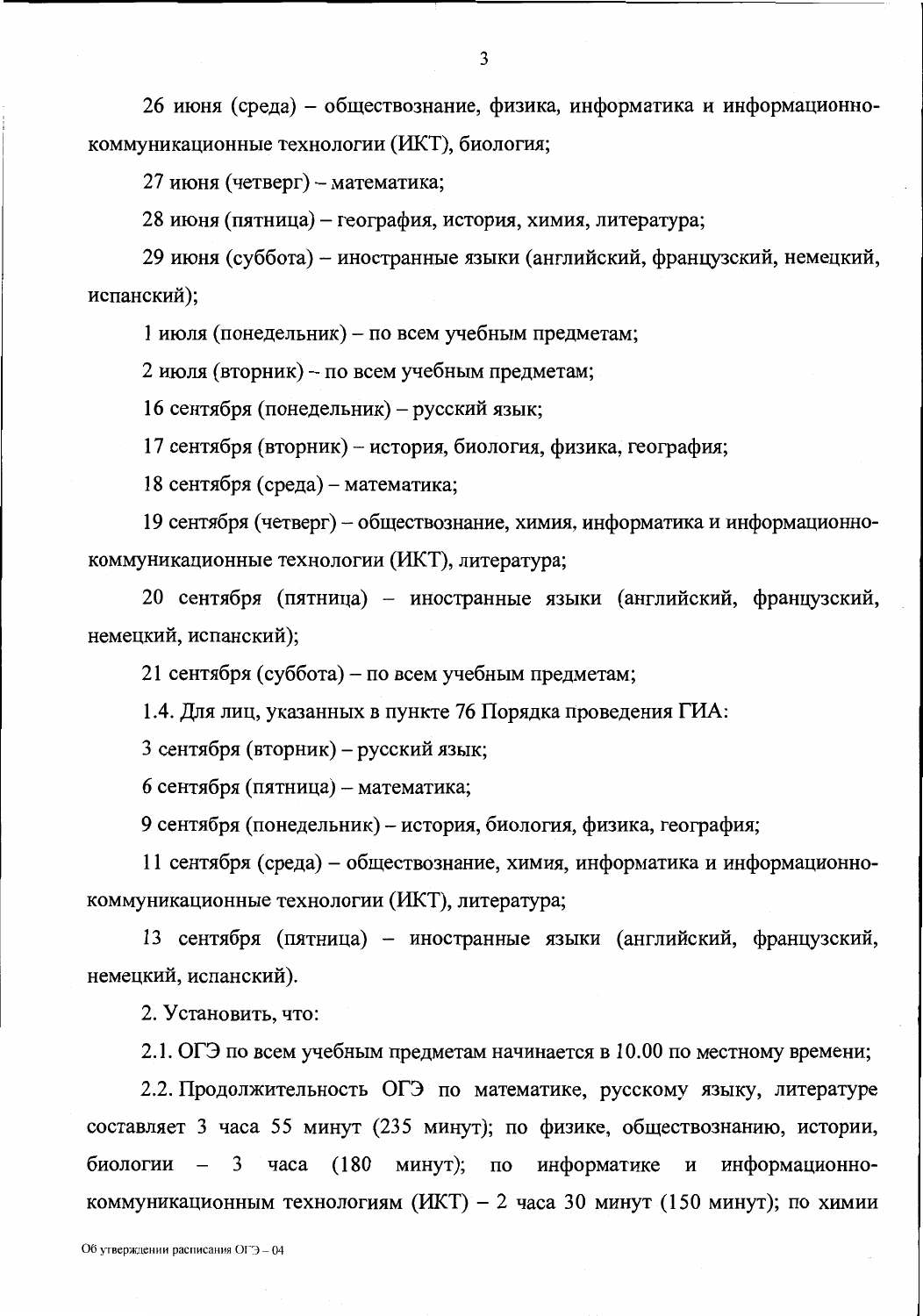(с выполнением лабораторной работы) - 2 часа 20 минут (140 минут); по географии, химии, иностранным языкам (английский, французский, немецкий, испанский) (кроме раздела «Говорение») – 2 часа (120 минут); по иностранным языкам (английский, французский, немецкий, испанский) (раздел «Говорение») – 15 минут;

2.3. Участники экзаменов используют средства обучения и воспитания для выполнения заданий контрольных измерительных материалов ОГЭ (далее - КИМ ОГЭ) в аудиториях пункта проведения экзаменов.

Допускается использование участниками экзаменов следующих средств обучения и воспитания по соответствующим учебным предметам:

по русскому языку - орфографические словари, позволяющие устанавливать нормативное написание слов;

по математике - линейка, не содержащая справочной информации (далее линейка), для построения чертежей и рисунков; справочные материалы, содержащие основные формулы курса математики образовательной программы основного общего образования;

по физике - линейка для построения графиков, оптических и электрических калькулятор, обеспечивающий cxem; непрограммируемый выполнение арифметических вычислений (сложение, вычитание, умножение, деление, извлечение корня) и вычисление тригонометрических функций (sin, cos, tg, ctg, arcsin, arccos, arctg), а также не осуществляющий функций средства связи, хранилища базы данных и не имеющий доступа к сетям передачи данных (в том числе к сети Интернет) (далее – непрограммируемый калькулятор); лабораторное оборудование для выполнения экспериментального задания по проведению измерения физических величин;

по химии - непрограммируемый калькулятор; лабораторное оборудование для проведения химических опытов, предусмотренных заданиями; периодическая система химических элементов Д.И. Менделеева, таблица растворимости солей, кислот и оснований в воде, электрохимический ряд напряжений металлов;

по биологии - линейка для проведения измерений при выполнении заданий с рисунками; непрограммируемый калькулятор;

 $\overline{\mathbf{4}}$